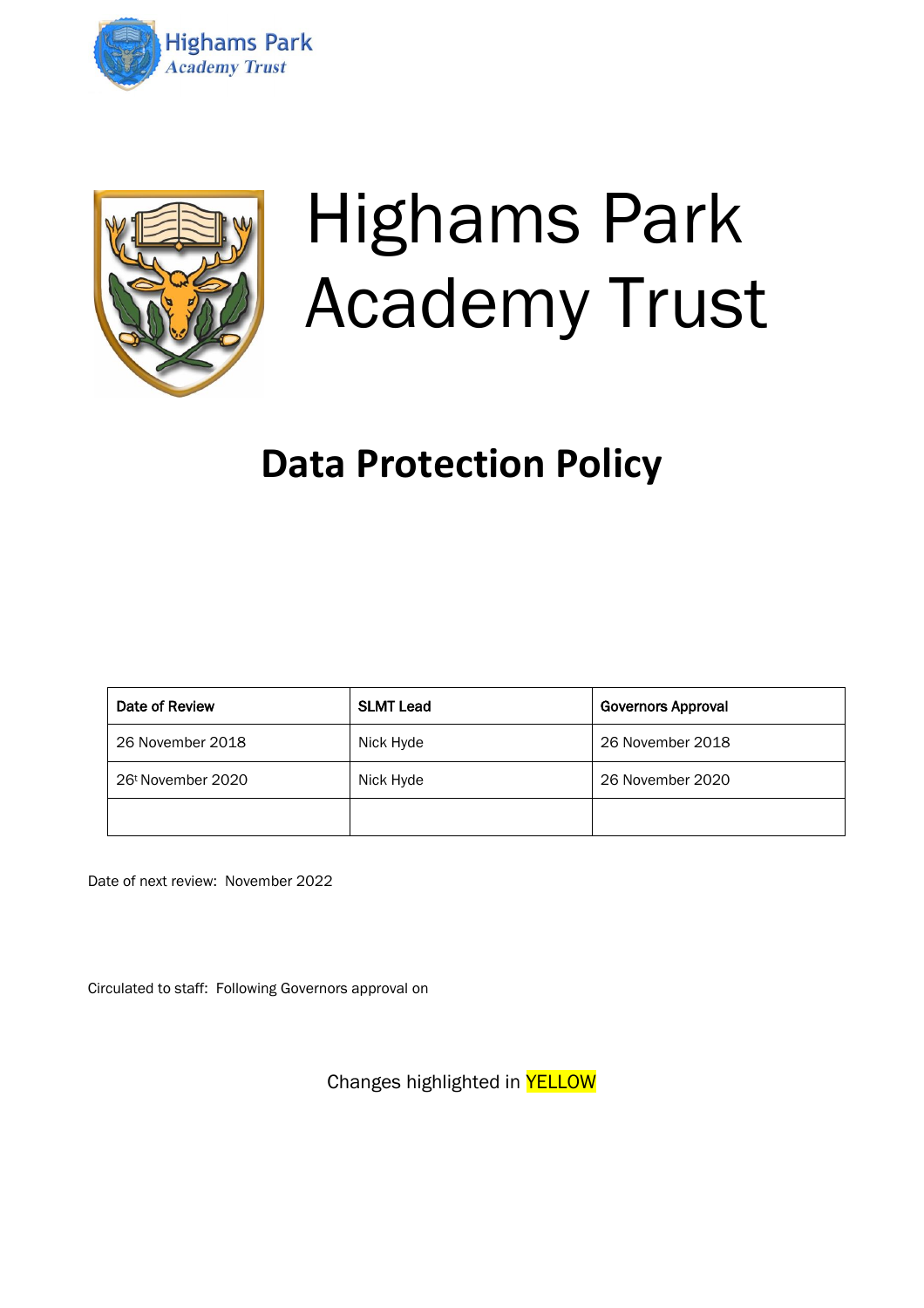

## **Contents**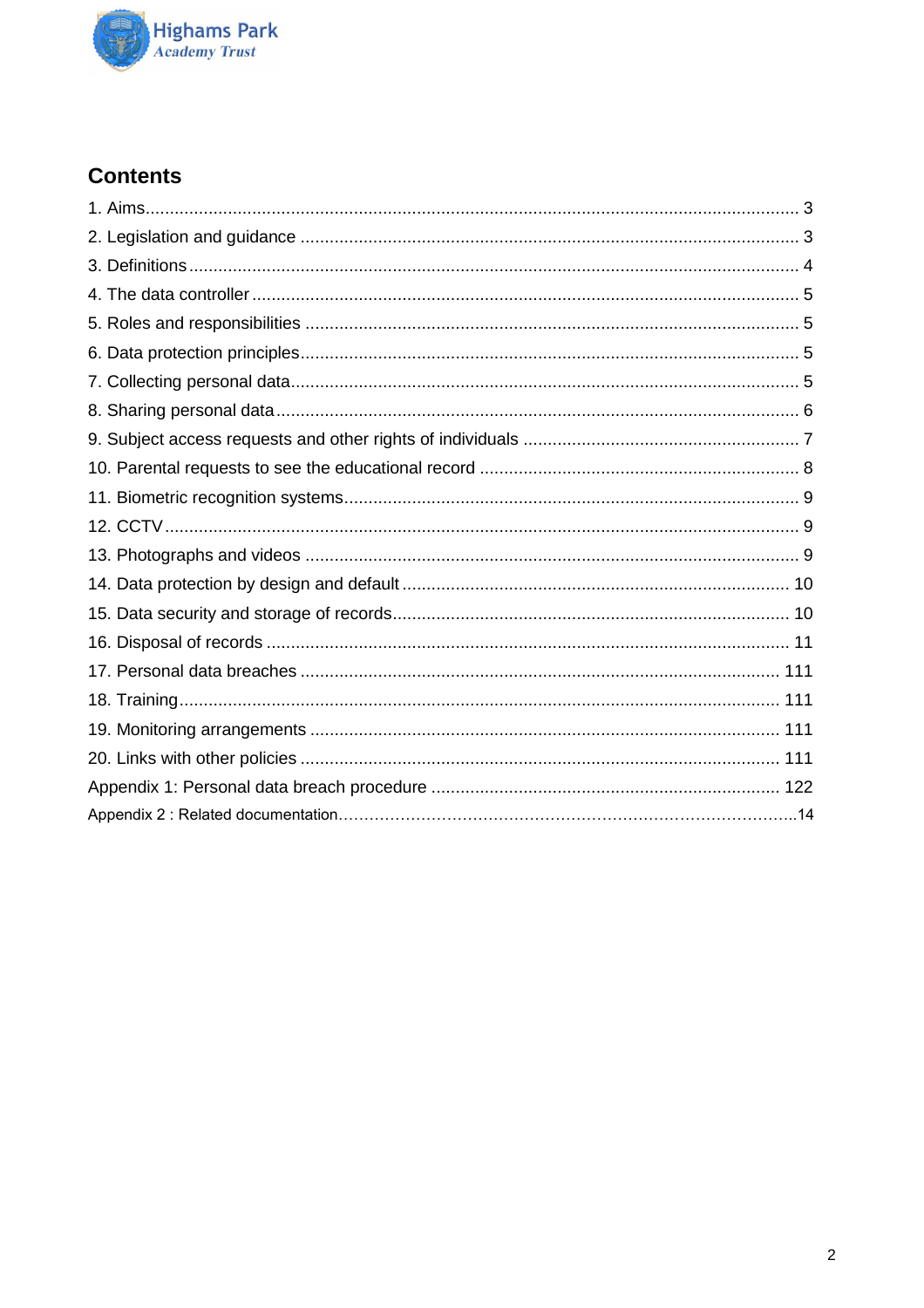

## **1. Aims**

Our school aims to ensure that all personal data collected about staff, pupils, parents, governors, visitors and other individuals is collected, stored and processed in accordance with the General Data Protection [Regulation \(EU\) 2016/679 \(GDPR\)](https://eur-lex.europa.eu/legal-content/EN/TXT/?qid=1528874672298&uri=CELEX:02016R0679-20160504) and the [Data Protection Act 2018 \(DPA 2018\).](http://www.legislation.gov.uk/ukpga/2018/12/contents/enacted)

This policy applies to all personal data, regardless of whether it is in paper or electronic format.

## **2. Legislation and guidance**

This policy meets the requirements of the GDPR and the DPA 2018. It is based on guidance published by the Information Commissioner's Office (ICO) on the [GDPR](https://ico.org.uk/for-organisations/guide-to-the-general-data-protection-regulation-gdpr/) .

It meets the requirements of the [Protection of Freedoms Act 2012](https://www.legislation.gov.uk/ukpga/2012/9/part/1/chapter/2) when referring to our use of biometric data.

It also reflects the ICO's [code of practice](https://ico.org.uk/media/for-organisations/documents/1542/cctv-code-of-practice.pdf) for the use of surveillance cameras and personal information.

In addition, this policy complies with regulation 5 of the **Education (Pupil Information) (England) Regulations** [2005,](http://www.legislation.gov.uk/uksi/2005/1437/regulation/5/made) which gives parents the right of access to their child's educational record.

In addition, this policy complies with our funding agreement and articles of association.

## **3. Definitions**

| Term                                          | <b>Definition</b>                                                                                                                                                                                                                                                                                                                                                                                                                                                                         |
|-----------------------------------------------|-------------------------------------------------------------------------------------------------------------------------------------------------------------------------------------------------------------------------------------------------------------------------------------------------------------------------------------------------------------------------------------------------------------------------------------------------------------------------------------------|
| Personal data                                 | Any information relating to an identified, or identifiable, living individual.<br>This may include the individual's:<br>Name (including initials)<br>$\bullet$<br>Identification number<br>Location data<br>Online identifier, such as a username<br>It may also include factors specific to the individual's physical, physiological,<br>genetic, mental, economic, cultural or social identity.                                                                                         |
| <b>Special categories</b><br>of personal data | Personal data which is more sensitive and so needs more protection, including<br>information about an individual's:<br>Racial or ethnic origin<br>$\bullet$<br>Political opinions<br>٠<br>Religious or philosophical beliefs<br>$\bullet$<br>Trade union membership<br>$\bullet$<br>Genetics<br>Biometrics (such as fingerprints, retina and iris patterns), where used<br>$\bullet$<br>for identification purposes<br>Health – physical or mental<br>٠<br>Sex life or sexual orientation |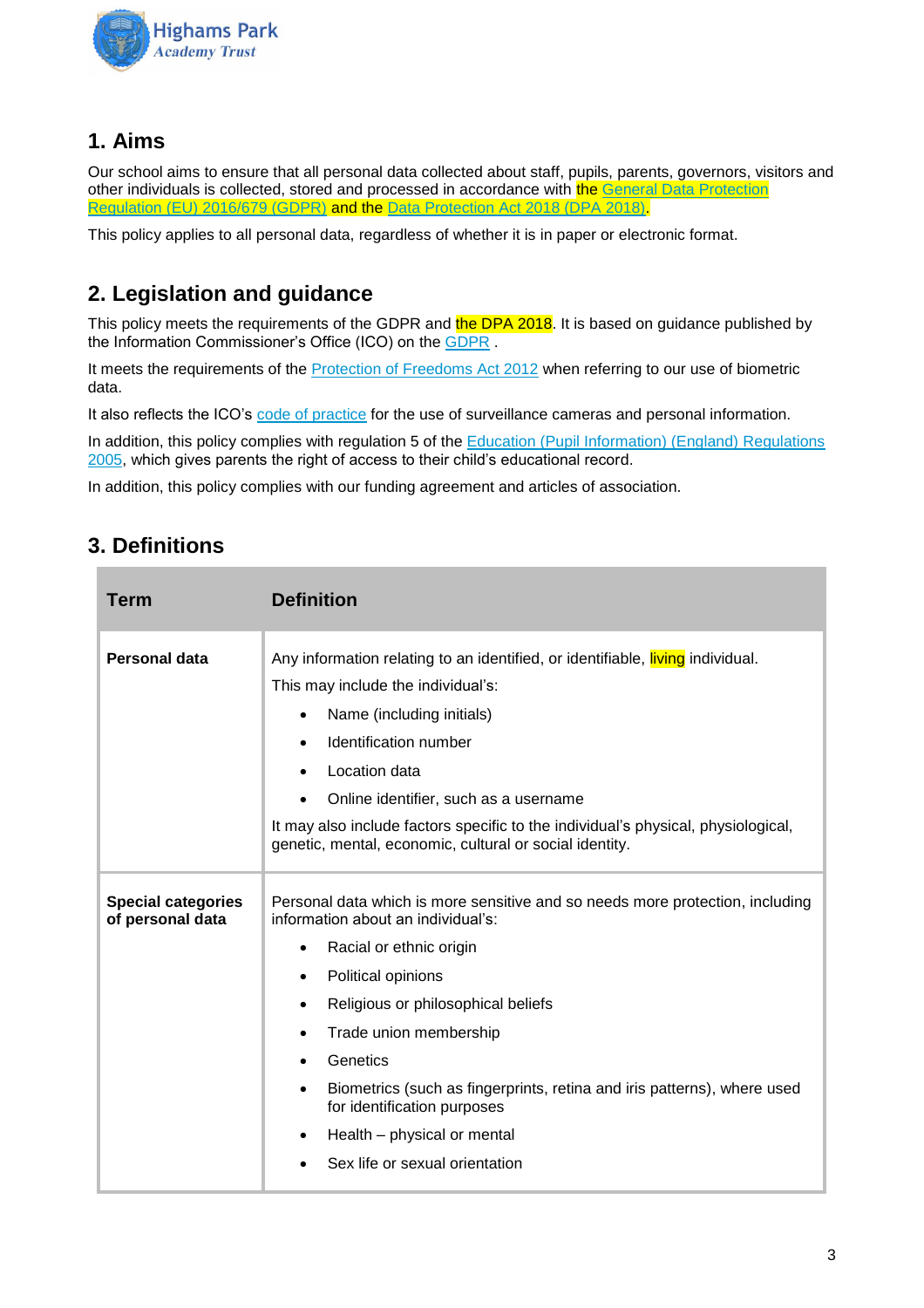

| <b>Processing</b>       | Anything done to personal data, such as collecting, recording, organising,<br>structuring, storing, adapting, altering, retrieving, using, disseminating, erasing<br>or destroying.<br>Processing can be automated or manual. |
|-------------------------|-------------------------------------------------------------------------------------------------------------------------------------------------------------------------------------------------------------------------------|
| Data subject            | The identified or identifiable individual whose personal data is held or<br>processed.                                                                                                                                        |
| Data controller         | A person or organisation that determines the purposes and the means of<br>processing of personal data.                                                                                                                        |
| Data processor          | A person or other body, other than an employee of the data controller, who<br>processes personal data on behalf of the data controller.                                                                                       |
| Personal data<br>breach | A breach of security leading to the accidental or unlawful destruction, loss,<br>alteration, unauthorised disclosure of, or access to personal data.                                                                          |

## **4. The data controller**

Our school processes personal data relating to parents, pupils, staff, trustees, visitors and others, and therefore is a data controller.

The school is registered and has paid its data protection fee to the ICO as a data controller with the ICO and will renew this registration annually or as otherwise legally required.

## **5. Roles and responsibilities**

This policy applies to **all staff** employed by our school, and to external organisations or individuals working on our behalf. Staff who do not comply with this policy may face disciplinary action.

#### **5.1 Trustees' board**

The trustees' board has overall responsibility for ensuring that our school complies with all relevant data protection obligations.

#### **5.2 Data protection officer**

The data protection officer (DPO) is responsible for overseeing the implementation of this policy, monitoring our compliance with data protection law, and developing related policies and guidelines where applicable.

They will provide an annual report of their activities directly to the governing board and, where relevant, report to the board their advice and recommendations on school data protection issues.

The DPO is also the first point of contact for individuals whose data the school processes, and for the ICO.

Full details of the DPO's responsibilities are set out in their job description.

Our DPO is Nick Hyde and is contactable via [DPO@highamsparkschool.co.uk.](mailto:DPO@highamsparkschool.co.uk)

#### **5.3 Principal**

The Principal acts as the representative of the data controller on a day-to-day basis.

#### **5.4 All staff**

Staff are responsible for:

- Collecting, storing and processing any personal data in accordance with this policy
- Informing the school of any changes to their personal data, such as a change of address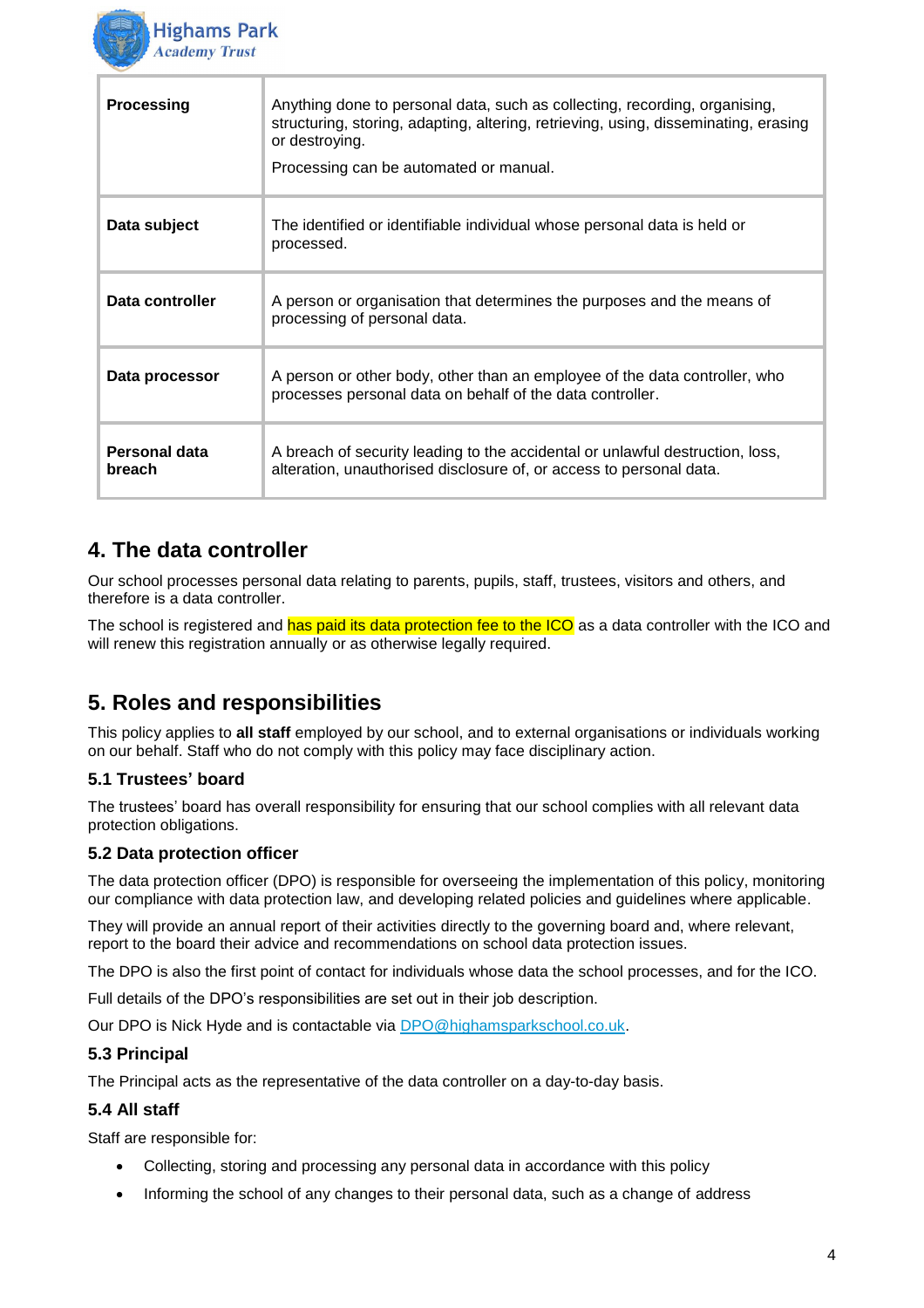

- Contacting the DPO in the following circumstances:
	- $\circ$  With any questions about the operation of this policy, data protection law, retaining personal data or keeping personal data secure
	- o If they have any concerns that this policy is not being followed
	- $\circ$  If they are unsure whether or not they have a lawful basis to use personal data in a particular way
	- $\circ$  If they need to rely on or capture consent, draft a privacy notice, deal with data protection rights invoked by an individual, or transfer personal data outside the European Economic Area
	- o If there has been a data breach
	- $\circ$  Whenever they are engaging in a new activity that may affect the privacy rights of individuals
	- o If they need help with any contracts or sharing personal data with third parties

## **6. Data protection principles**

The GDPR is based on data protection principles that our school must comply with.

The principles say that personal data must be:

- Processed lawfully, fairly and in a transparent manner
- Collected for specified, explicit and legitimate purposes
- Adequate, relevant and limited to what is necessary to fulfil the purposes for which it is processed
- Accurate and, where necessary, kept up to date
- Kept for no longer than is necessary for the purposes for which it is processed
- Processed in a way that ensures it is appropriately secure

This policy sets out how the school aims to comply with these principles.

## **7. Collecting personal data**

#### **7.1 Lawfulness, fairness and transparency**

We will only process personal data where we have one of 6 'lawful bases' (legal reasons) to do so under data protection law:

- The data needs to be processed so that the school can **fulfil a contract** with the individual, or the individual has asked the school to take specific steps before entering into a contract
- The data needs to be processed so that the school can **comply with a legal obligation**
- The data needs to be processed to ensure the **vital interests** of the individual e.g. to protect someone's life
- The data needs to be processed so that the school, as a public authority, can perform a task **in the public interest,** and carry out its official functions
- The data needs to be processed for the **legitimate interests** of the school (where the processing is not for any tasks the school performs as a public authority) or a third party (provided the individual's rights and freedoms are not overridden)
- The individual (or their parent/carer when appropriate in the case of a pupil) has freely given clear **consent**

For special categories of personal data, we will also meet one of the special category conditions for processing under data protection law:

The individual (or their parent/carer when appropriate in the case of a pupil) has given **explicit consent**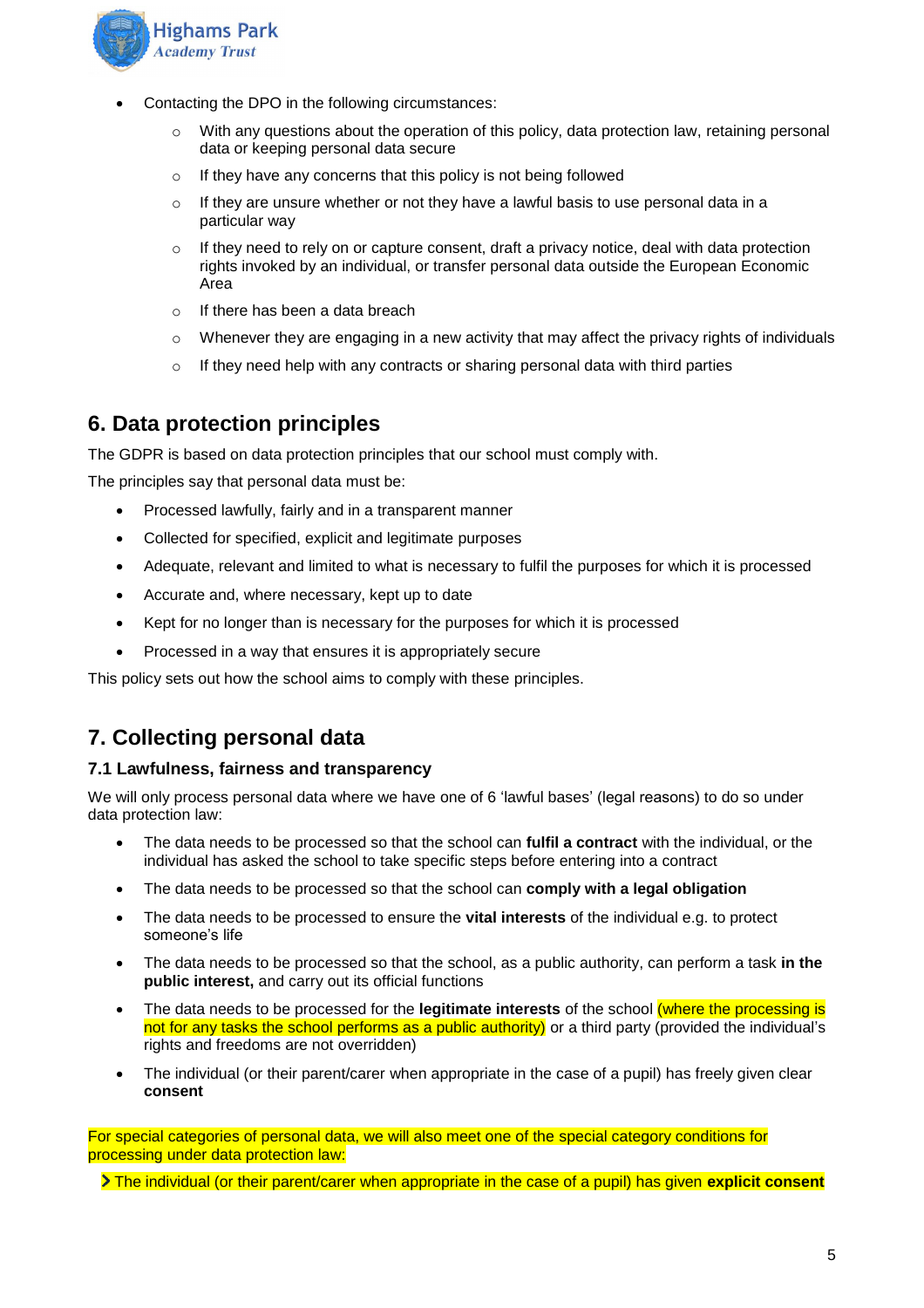

- The data needs to be processed to perform or exercise obligations or rights in relation to **employment, social security or social protection law**
- The data needs to be processed to ensure the **vital interests** of the individual or another person, where the individual is physically or legally incapable of giving consent
- The data has already been made **manifestly public** by the individual
- The data needs to be processed for the establishment, exercise or defence of **legal claims**
- The data needs to be processed for reasons of **substantial public interest** as defined in legislation
- The data needs to be processed for **health or social care purposes**, and the processing is done by, or under the direction of, a health or social work professional or by any other person obliged to confidentiality under law
- The data needs to be processed for **public health reasons**, and the processing is done by, or under the direction of, a health professional or by any other person obliged to confidentiality under law
- The data needs to be processed for **archiving purposes**, scientific or historical research purposes, or statistical purposes, and the processing is in the public interest

For criminal offence data, we will meet both a lawful basis and a condition set out under data protection law. Conditions include:

- The individual (or their parent/carer when appropriate in the case of a pupil) has given **consent**
- The data needs to be processed to ensure the **vital interests** of the individual or another person, where the individual is physically or legally incapable of giving consent
- The data has already been made **manifestly public** by the individual
- The data needs to be processed for or in connection with legal proceedings, to obtain legal advice, or for the establishment, exercise or defence of **legal rights**
- The data needs to be processed for reasons of **substantial public interest** as defined in legislation

Whenever we first collect personal data directly from individuals, we will provide them with the relevant information required by data protection law.

We will always consider the fairness of our data processing. We will ensure we do not handle personal data in ways that individuals would not reasonably expect, or use personal data in ways which have unjustified adverse effects on them.

#### **7.2 Limitation, minimisation and accuracy**

We will only collect personal data for specified, explicit and legitimate reasons. We will explain these reasons to the individuals when we first collect their data.

If we want to use personal data for reasons other than those given when we first obtained it, we will inform the individuals concerned before we do so, and seek consent where necessary.

Staff must only process personal data where it is necessary in order to do their jobs.

We will keep data accurate and, where necessary, up-to-date. Inaccurate data will be rectified or erased when appropriate.

When staff no longer need the personal data they hold, they must ensure it is deleted or anonymised. This will be done in accordance with the school's record retention schedule.

## **8. Sharing personal data**

•

We will not normally share personal data with anyone else without consent, but there are certain circumstances where we may be required to do so. These include, but are not limited to, situations where:

- There is an issue with a pupil or parent/carer that puts the safety of our staff at risk
- We need to liaise with other agencies we will seek consent as necessary before doing this
- Our suppliers or contractors need data to enable us to provide services to our staff and pupils for example, IT companies. When doing this, we will: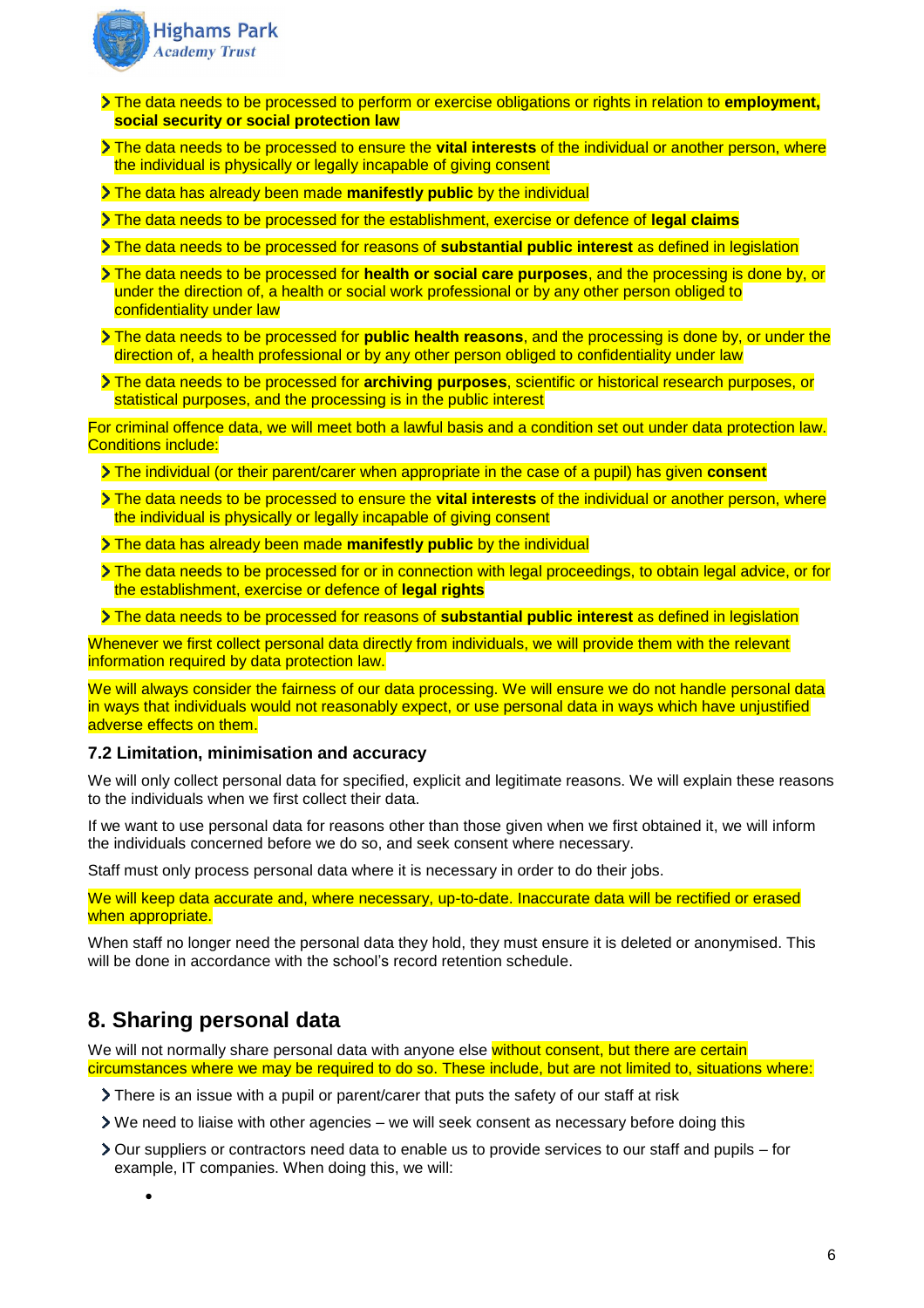

- Only appoint suppliers or contractors which can provide sufficient guarantees that they comply with data protection law
- Establish a contract with the supplier or contractor to ensure the fair and lawful processing of any personal data we share
- Only share data that the supplier or contractor needs to carry out their service

We will also share personal data with law enforcement and government bodies where we are legally required to do so.

We may also share personal data with emergency services and local authorities to help them to respond to an emergency situation that affects any of our pupils or staff.

Where we transfer personal data internationally, we will do so in accordance with data protection law.

## **9. Subject access requests and other rights of individuals**

#### **9.1 Subject access requests**

Individuals have a right to make a 'subject access request' to gain access to personal information that the school holds about them. This includes:

- Confirmation that their personal data is being processed
- Access to a copy of the data
- The purposes of the data processing
- The categories of personal data concerned
- Who the data has been, or will be, shared with
- How long the data will be stored for, or if this isn't possible, the criteria used to determine this period.
- Where relevant, the existence of the right to request rectification, erasure or restriction, or to object to such processing
- The right to lodge a complaint with the ICO or another supervisory authority
- The source of the data, if not the individual
- Whether any automated decision-making is being applied to their data, and what the significance and consequences of this might be for the individual
- The safeguards provided if the data is being transferred internationally

Subject access requests must be submitted in writing, either by letter, email or fax to the DPO. They should include:

- Name of individual
- Correspondence address
- Contact number and email address
- Details of the information requested

If staff receive a subject access request they must immediately forward it to the DPO.

#### **9.2 Children and subject access requests**

Personal data about a child belongs to that child, and not the child's parents or carers. For a parent or carer to make a subject access request with respect to their child, the child must either be unable to understand their rights and the implications of a subject access request, or have given their consent.

Children aged 12 and above are generally regarded to be mature enough to understand their rights and the implications of a subject access request. Therefore, most subject access requests from parents or carers of pupils at our school may not be granted without the express permission of the pupil. This is not a rule and a pupil's ability to understand their rights will always be judged on a case-by-case basis.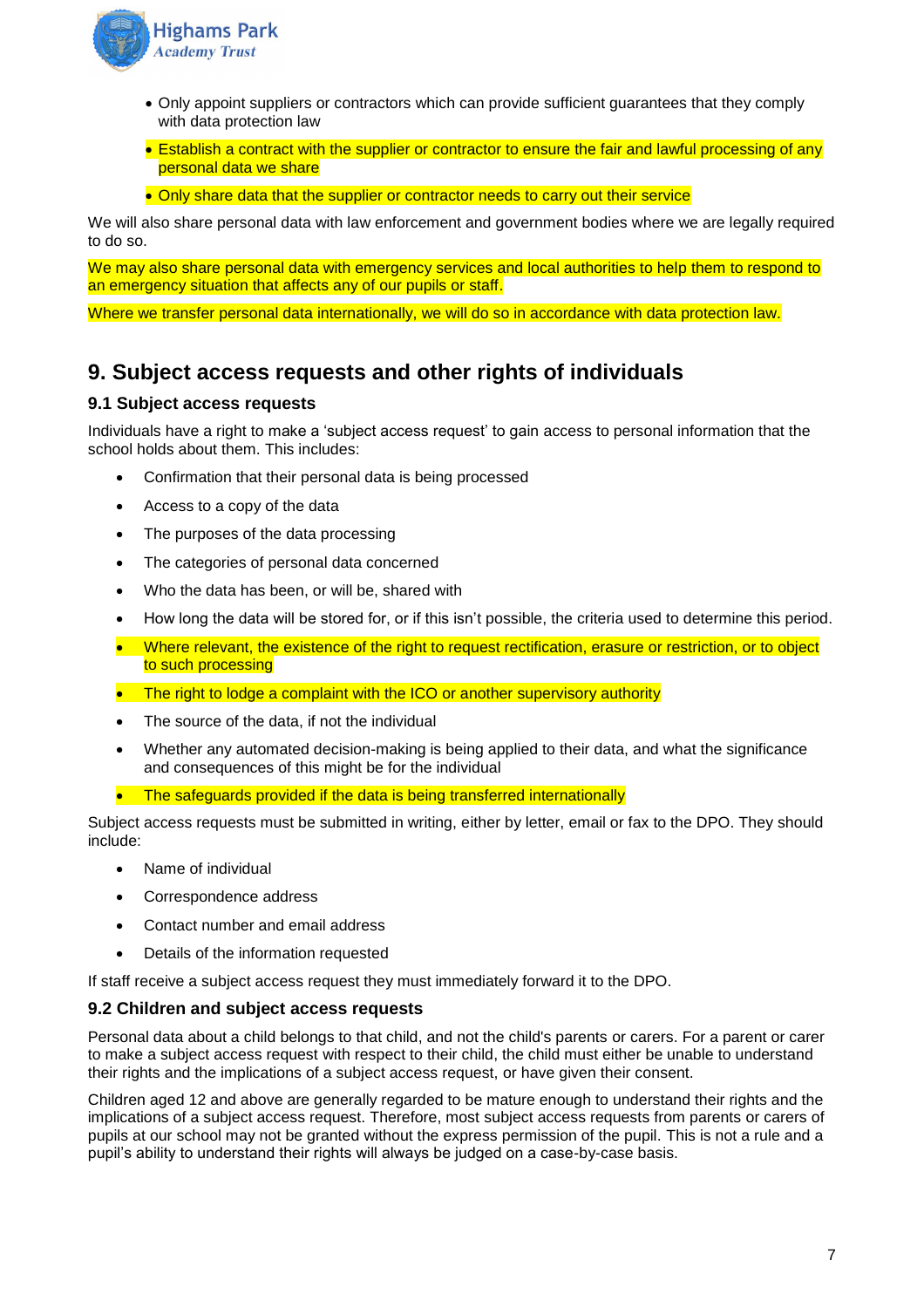

#### **9.3 Responding to subject access requests**

When responding to requests, we:

- May ask the individual to provide 2 forms of identification
- May contact the individual via phone to confirm the request was made
- Will respond without delay and within 1 month of receipt of the request (or receipt of the additional information needed to confirm identity, where relevant)
- Will provide the information free of charge
- May tell the individual we will comply within 3 months of receipt of the request, where a request is complex or numerous. We will inform the individual of this within 1 month, and explain why the extension is necessary

We may not disclose information for a variety of reasons, such as if it:

- Might cause serious harm to the physical or mental health of the pupil or another individual
- Would reveal that the child is at risk of abuse, where the disclosure of that information would not be in the child's best interests
- Would include another person's personal data that we can't reasonably anonymise, and we don't have the other person's consent and it would be unreasonable to proceed without it
- Is part of certain sensitive documents, such as those related to crime, immigration, legal proceedings or legal professional privilege, management forecasts, negotiations, confidential references, or exam **scripts**

If the request is unfounded or excessive, we may refuse to act on it, or charge a reasonable fee which takes into account administrative costs. We will take into account whether the request is repetitive in nature when making this decision.

When we refuse a request, we will tell the individual why, and tell them they have the right to complain to the ICO.

#### **9.4 Other data protection rights of the individual**

In addition to the right to make a subject access request (see above), and to receive information when we are collecting their data about how we use and process it (see section 7), individuals also have the right to:

- Withdraw their consent to processing at any time
- Ask us to rectify, erase or restrict processing of their personal data (in certain circumstances)
- Prevent use of their personal data for direct marketing
- Object to processing which has been justified on the basis of public interest, official authority or legitimate interests
- Challenge decisions based solely on automated decision making or profiling (i.e. making decisions or evaluating certain things about an individual based on their personal data with no human involvement)
- Be notified of a data breach in certain circumstances
- Make a complaint to the ICO
- Ask for their personal data to be transferred to a third party in a structured, commonly used and machine-readable format (in certain circumstances)

Individuals should submit any request to exercise these rights to the DPO. If staff receive such a request, they must immediately forward it to the DPO.

## **10. Parental requests to see the educational record**

Parents, or those with parental responsibility, have a legal right to free access to their child's educational record (which includes most information about a pupil) within 15 school days of receipt of a written request.

If the request is for a copy of the educational record, the school may charge a fee to cover the cost of supplying it.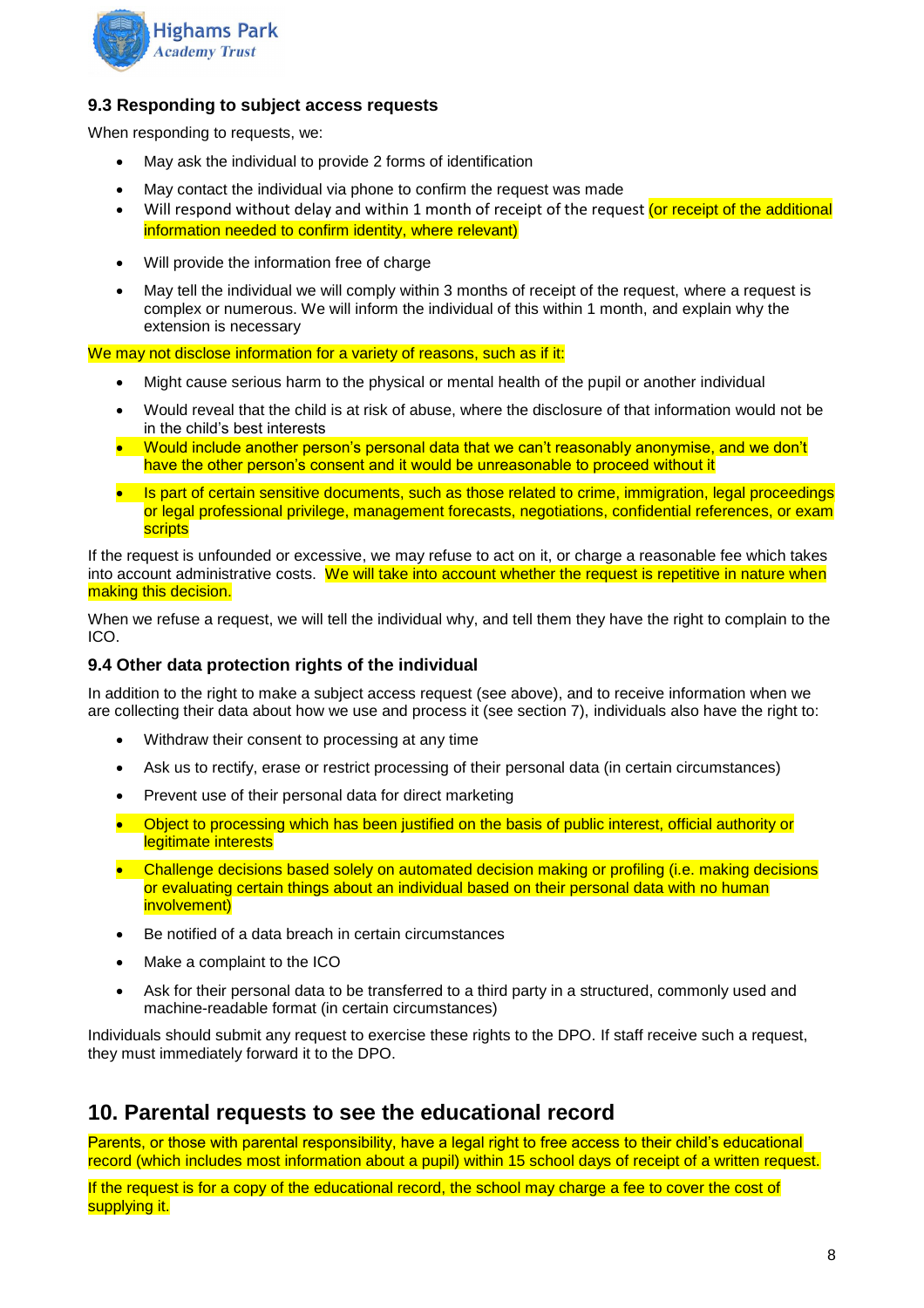

This right applies as long as the pupil concerned is aged under 18.

There are certain circumstances in which this right can be denied, such as if releasing the information might cause serious harm to the physical or mental health of the pupil or another individual, or if it would mean releasing exam marks before they are officially announced.

## **11. Biometric recognition systems**

*Note that in the context of the Protection of Freedoms Act 2012, a "child" means a person under the age of 18.*

Where we use pupils' biometric data as part of an automated biometric recognition system (for example, where our pupils use finger prints to receive school dinners instead of paying with cash), we will comply with the requirements of the [Protection of Freedoms Act 2012.](https://www.legislation.gov.uk/ukpga/2012/9/section/26)

Parents/carers will be notified before any biometric recognition system is put in place or before their child first takes part in it. The school will get written consent from at least one parent or carer before we take any biometric data from their child and first process it.

Parents/carers and pupils have the right to choose not to use the school's biometric system(s). We will try where possible to provide alternative means of accessing the relevant services for those pupils.

Parents/carers and pupils can withdraw consent, at any time, and we will make sure that any relevant data already captured is deleted.

As required by law, if a pupil refuses to participate in, or continue to participate in, the processing of their biometric data, we will not process that data irrespective of any consent given by the pupil's parent(s)/carer(s).

Where staff members or other adults use the school's biometric system(s), we will also obtain their consent before they first take part in it, and try to, where possible, provide alternative means of accessing the relevant service if they object. Staff and other adults can also withdraw consent at any time, and the school will delete any relevant data already captured.

## **12. CCTV**

We use CCTV in various locations around the school site to ensure it remains safe. We will adhere to the ICO's [code of practice](https://ico.org.uk/media/for-organisations/documents/1542/cctv-code-of-practice.pdf) for the use of CCTV.

We do not need to ask individuals' permission to use CCTV, but we make it clear where individuals are being recorded. Security cameras are clearly visible and the school displays signage explaining that CCTV is in use.

Any enquiries about the CCTV system should be directed to Richard Palmer – [rpalmer@highamsparkschool.co.uk](mailto:rpalmer@highamsparkschool.co.uk) (IT Manager).

## **13. Photographs and videos**

As part of our school activities, we may take photographs and record images of individuals within our school.

We will obtain written consent from parents/carers, or pupils aged 18 and over, for photographs and videos to be taken of pupils for communication, marketing and promotional materials.

Where we need parental consent, we will clearly explain how the photograph and/or video will be used to both the parent/carer and pupil. Where we don't need parental consent, we will clearly explain to the pupil how the photograph and/or video will be used.

Any photographs and videos taken by parents/carers at school events for their own personal use are not covered by data protection legislation. However, we will ask that photos or videos with other pupils are not shared publicly on social media for safeguarding reasons, unless all the relevant parents/carers (or pupils where appropriate) have agreed to this.

Where the school takes photographs and videos, uses may include:

- Within school on notice boards and in school magazines, brochures, newsletters, etc.
- Outside of school by external agencies such as the school photographer, newspapers, campaigns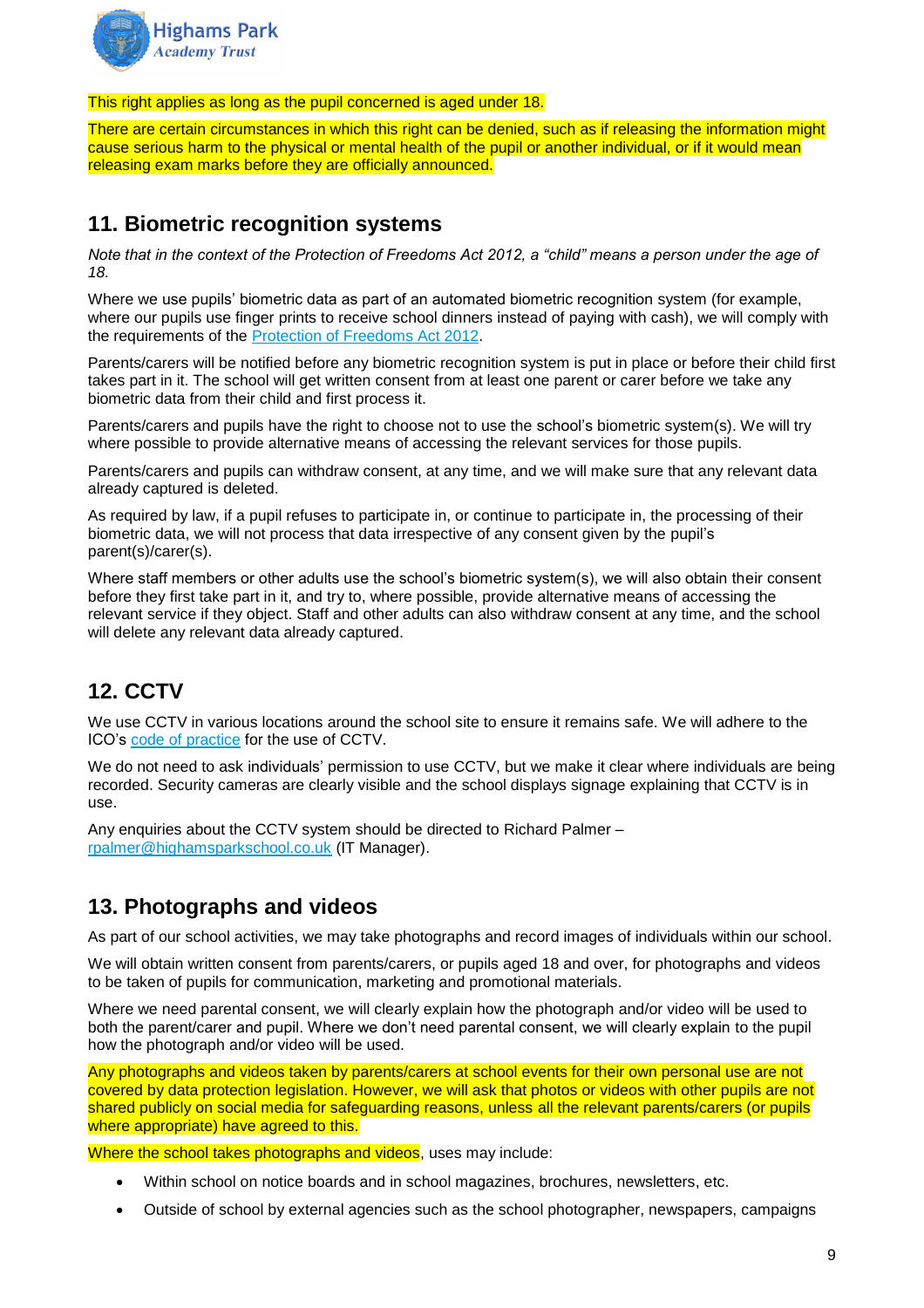

- Online on our school website or social media pages
- Online on trusted partner's websites for example in association with the promotion of Firefly, the school's VLE.

Consent can be refused or withdrawn at any time. If consent is withdrawn, we will delete the photograph or video and not distribute it further.

## **14. Data protection by design and default**

We will put measures in place to show that we have integrated data protection into all of our data processing activities, including:

- Appointing a suitably qualified DPO, and ensuring they have the necessary resources to fulfil their duties and maintain their expert knowledge
- Only processing personal data that is necessary for each specific purpose of processing, and always in line with the data protection principles set out in relevant data protection law (see section 6)
- Completing privacy impact assessments where the school's processing of personal data presents a high risk to rights and freedoms of individuals, and when introducing new technologies (the DPO will advise on this process)
- Integrating data protection into internal documents including this policy, any related policies and privacy notices
- Regularly training members of staff on data protection law, this policy, any related policies and any other data protection matters; we will also keep a record of attendance
- Regularly conducting reviews and audits to test our privacy measures and make sure we are compliant
- Appropriate safeguards being put in place if we transfer any personal data outside of the European Economic Area (EEA), where different data protection laws will apply
- Maintaining records of our processing activities, including:
	- $\circ$  For the benefit of data subjects, making available the name and contact details of our school and DPO and all information we are required to share about how we use and process their personal data (via our privacy notices)
	- $\circ$  For all personal data that we hold, maintaining an internal record of the type of data, data subject, how and why we are using the data, any third-party recipients, how and why we are storing the data, retention periods and how we are keeping the data secure

## **15. Data security and storage of records**

We will protect personal data and keep it safe from unauthorised or unlawful access, alteration, processing or disclosure, and against accidental or unlawful loss, destruction or damage.

In particular:

- Paper-based records and portable electronic devices, such as laptops and hard drives that contain personal data are kept under lock and key when not in use.
- Papers containing confidential personal data must not be left on office and classroom desks, on staffroom tables, or left anywhere else where there is general access
- Passwords that are at least 8 characters long containing letters and numbers are used to access school computers, laptops and other electronic devices. Staff and pupils are reminded to change their passwords at regular intervals
- Encryption software is used to protect all portable devices and removable media, such as laptops.
- USB devices to be banned from January 2021.
- Staff, pupils or trustees who store personal information on their personal devices are expected to follow the same security procedures as for school-owned equipment (see our acceptable use agreement policy)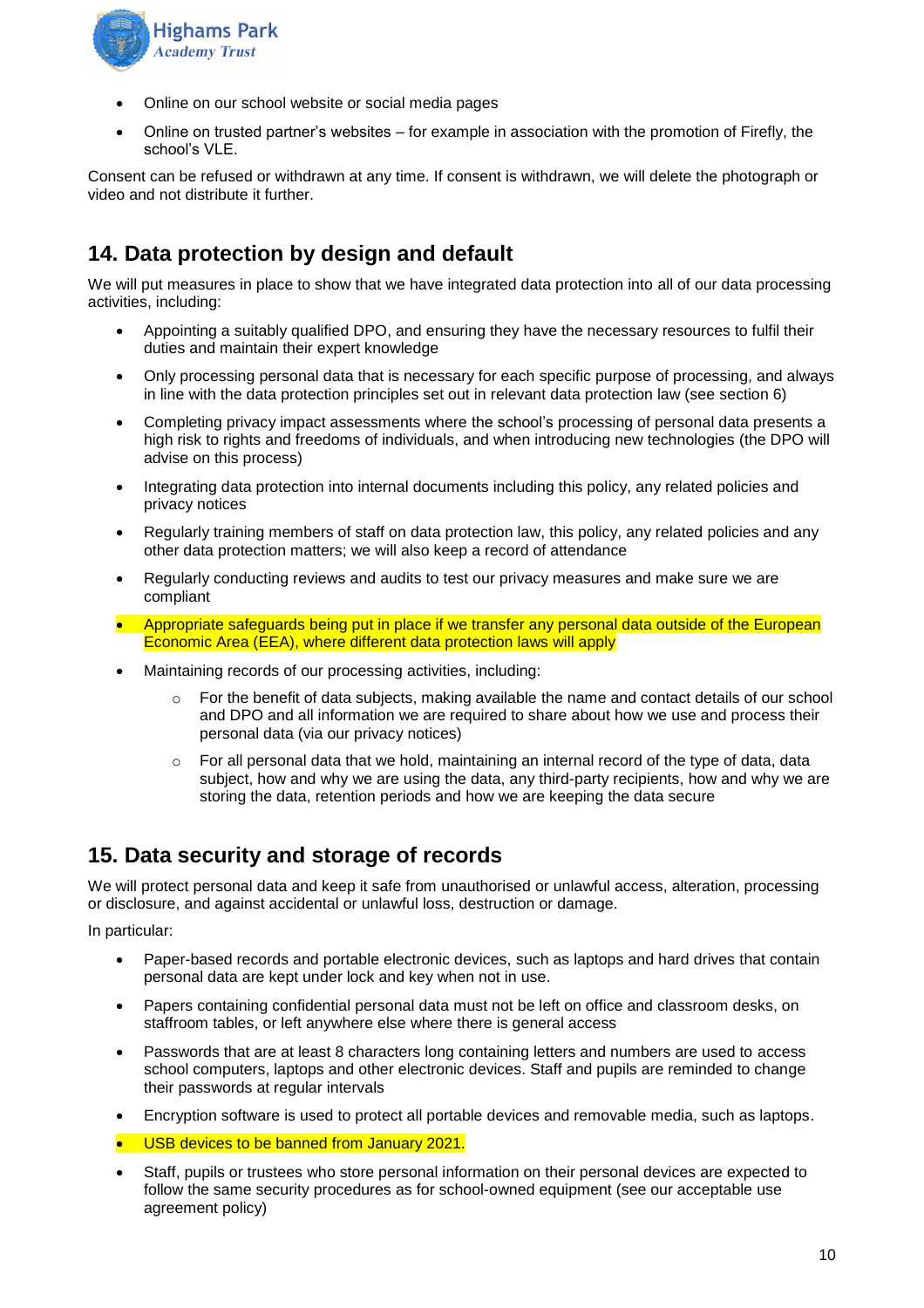

• Where we need to share personal data with a third party, we carry out due diligence and take reasonable steps to ensure it is stored securely and adequately protected (see section 8)

## **16. Disposal of records**

Personal data that is no longer needed will be disposed of securely. Personal data that has become inaccurate or out of date will also be disposed of securely, where we cannot or do not need to rectify or update it.

For example, we will shred or incinerate paper-based records, and overwrite or delete electronic files. We may also use a third party to safely dispose of records on the school's behalf. If we do so, we will require the third party to provide sufficient guarantees that it complies with data protection law.

## **17. Personal data breaches**

The school will make all reasonable endeavours to ensure that there are no personal data breaches.

In the unlikely event of a suspected data breach, we will follow the procedure set out in appendix 1.

When appropriate, we will report the data breach to the ICO within 72 hours after becoming aware of it. Such breaches in a school context may include, but are not limited to:

- A non-anonymised dataset being published on the school website which shows the exam results of pupils eligible for the pupil premium
- Safeguarding information being made available to an unauthorised person
- The theft of a school laptop containing non-encrypted personal data about pupils

## **18. Training**

All staff and trustees are provided with data protection training as part of their induction process.

Data protection will also form part of continuing professional development, where changes to legislation, guidance or the school's processes make it necessary.

## **19. Monitoring arrangements**

The DPO is responsible for monitoring and reviewing this policy.

This policy will be reviewed every **2 years** and shared with the full governing board.

## **20. Links with other policies**

This data protection policy is linked to our:

- Online safety policy
- Acceptable use policy
- Safeguarding policy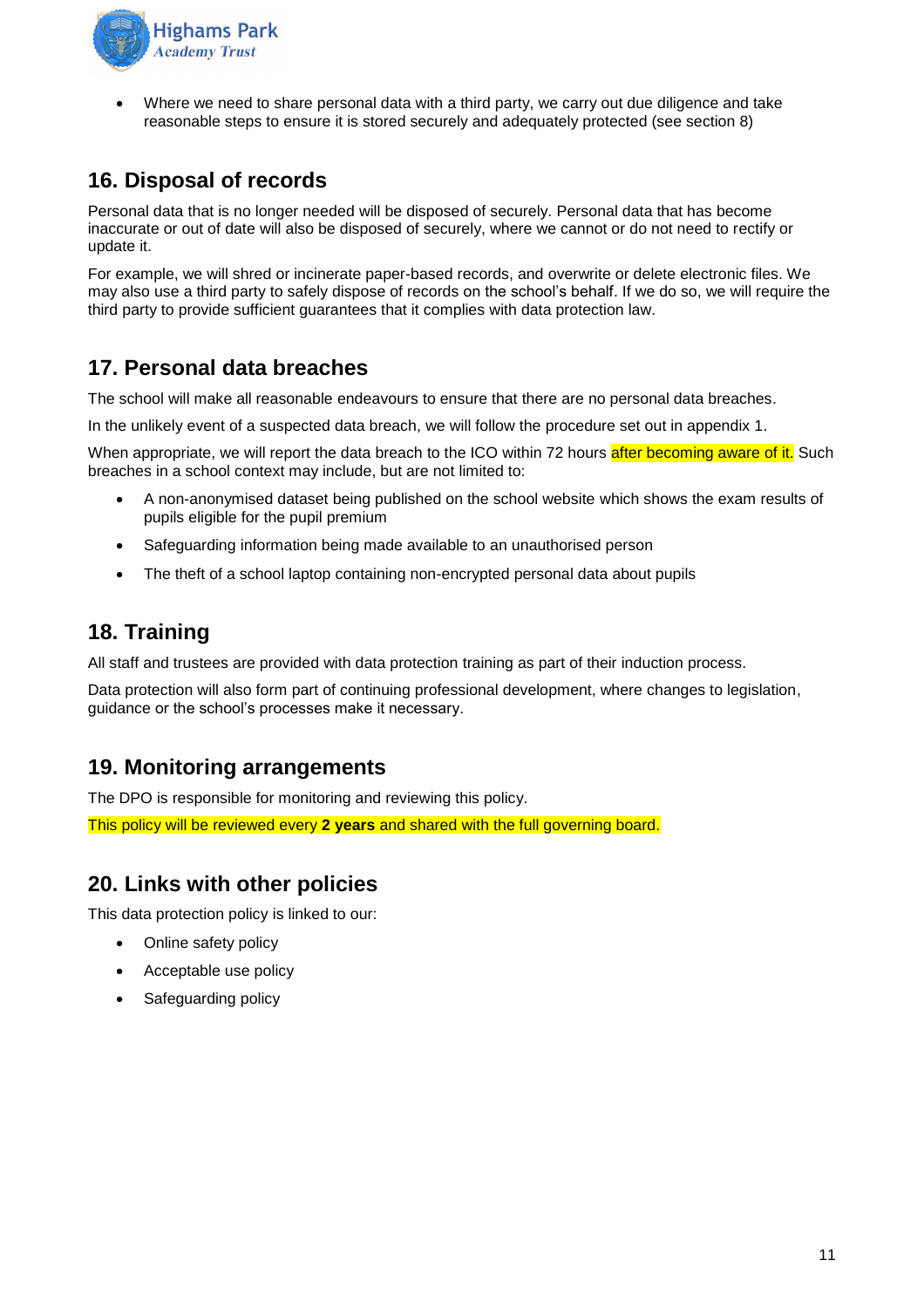

## **Appendix 1: Personal data breach procedure**

This procedure is based on [guidance on personal data breaches](https://ico.org.uk/for-organisations/guide-to-the-general-data-protection-regulation-gdpr/personal-data-breaches/) produced by the ICO.

- On finding or causing a breach, or potential breach, the staff member or data processor must immediately notify the DPO
- The DPO will investigate the report, and determine whether a breach has occurred. To decide, the DPO will consider whether personal data has been accidentally or unlawfully:
	- o Lost
	- o Stolen
	- o Destroyed
	- o Altered
	- o Disclosed or made available where it should not have been
	- o Made available to unauthorised people
- Staff and governors will cooperate with the investigation (including allowing access to information and responding to questions). The investigation will not be treated as a disciplinary investigation
- If a breach has occurred or it is considered to be likely that is the case, the DPO will alert the headteacher and the chair of governors
- The DPO will make all reasonable efforts to contain and minimise the impact of the breach. Relevant staff members or data processors should help the DPO with this where necessary, and the DPO should take external advice when required (e.g. from IT providers). (See the actions relevant to specific data types at the end of this procedure)
- The DPO will assess the potential consequences, based on how serious they are, and how likely they are to happen before and after the implementation of steps to mitigate the consequences
- The DPO will work out whether the breach must be reported to the ICO and the individuals affected using the ICO's [self-assessment tool](https://ico.org.uk/for-organisations/report-a-breach/personal-data-breach-assessment/)
- The DPO will document the decision (either way), in case it is challenged at a later date by the ICO or an individual affected by the breach. Documented decisions are stored on the school's computer system and the school's chosen partner software – GDPRiS
- Where the ICO must be notified, the DPO will do this via the 'report a breach' page of the ICO [website,](https://ico.org.uk/for-organisations/report-a-breach/) or through its breach report line (0303 123 1113), within 72 hours. As required, the DPO will set out:
	- $\circ$  A description of the nature of the personal data breach including, where possible:
		- The categories and approximate number of individuals concerned
		- **•** The categories and approximate number of personal data records concerned
	- o The name and contact details of the DPO
	- o A description of the likely consequences of the personal data breach
	- $\circ$  A description of the measures that have been, or will be taken, to deal with the breach and mitigate any possible adverse effects on the individual(s) concerned
- If all the above details are not yet known, the DPO will report as much as they can within 72 hours of the school's awareness of the breach. The report will explain that there is a delay, the reasons why, and when the DPO expects to have further information. The DPO will submit the remaining information as soon as possible
- Where the school is required to communicate with individuals whose personal data has been breached, the DPO will tell them in writing. This notification will set out:
- A description, in clear and plain language, of the nature of the personal data breach
- The name and contact details of the DPO
- A description of the likely consequences of the personal data breach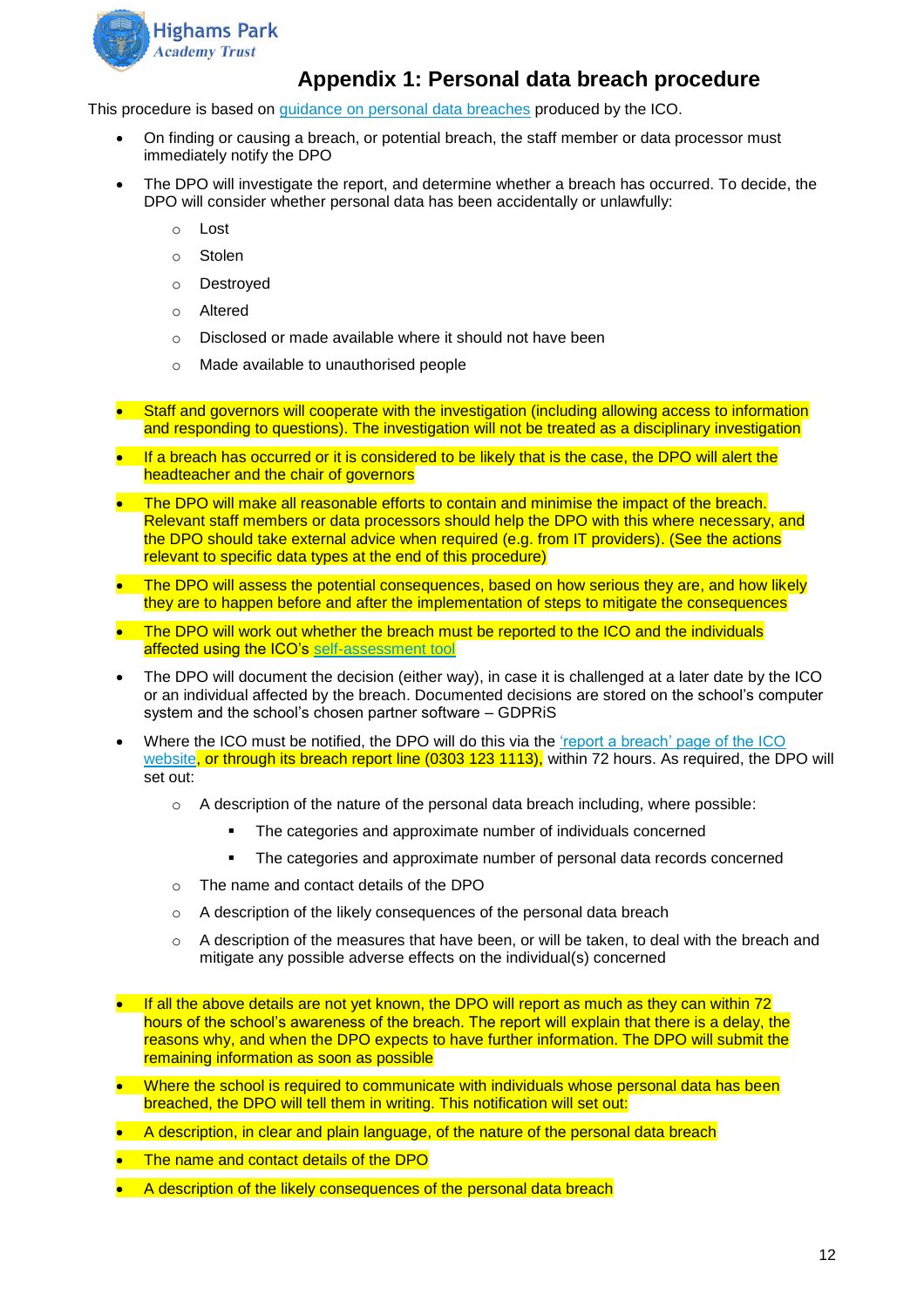

- A description of the measures that have been, or will be, taken to deal with the data breach and mitigate any possible adverse effects on the individual(s) concerned
- The DPO will consider, in light of the investigation and any engagement with affected individuals, whether to notify any relevant third parties who can help mitigate the loss to individuals – for example, the police, insurers, banks or credit card companies
- The DPO will document each breach, irrespective of whether it is reported to the ICO. For each breach, this record will include the:
	- o Facts and cause
	- o Effects
	- $\circ$  Action taken to contain it and ensure it does not happen again (such as establishing more robust processes or providing further training for individuals)

Records of all breaches will be stored on the school's computer system and the school's chosen partner software – GDPRiS

The DPO and principal will meet to review what happened and how it can be stopped from happening again. This meeting will happen as soon as reasonably possible

#### **Actions to minimise the impact of data breaches**

We will take the actions set out below to mitigate the impact of different types of data breach, focusing especially on breaches involving particularly risky or sensitive information. We will review the effectiveness of these actions and amend them as necessary after any data breach.

#### *Sensitive information being disclosed via email (including safeguarding records)*

- *If special category data (sensitive information) is accidentally made available via email to unauthorised individuals, the sender must attempt to recall the email as soon as they become aware of the error*
- *Members of staff who receive personal data sent in error must alert the sender and the DPO as soon as they become aware of the error*
- *If the sender is unavailable or cannot recall the email for any reason, the DPO will ask the ICT department to recall it*
- In any cases where the recall is unsuccessful, the DPO will contact the relevant unauthorised *individuals who received the email, explain that the information was sent in error, and request that those individuals delete the information and do not share, publish, save or replicate it in any way*
- *The DPO will ensure we receive a written response from all the individuals who received the data, confirming that they have complied with this request*
- The DPO will carry out an internet search to check that the information has not been made public; if *it has, we will contact the publisher/website owner or administrator to request that the information is removed from their website and deleted*

*Other types of breach that you might want to consider could include:*

- *Details of pupil premium interventions for named children being published on the school website*
- *Non-anonymised pupil exam results or staff pay information being shared with trustees*
- *A school laptop containing non-encrypted sensitive personal data being stolen or hacked*